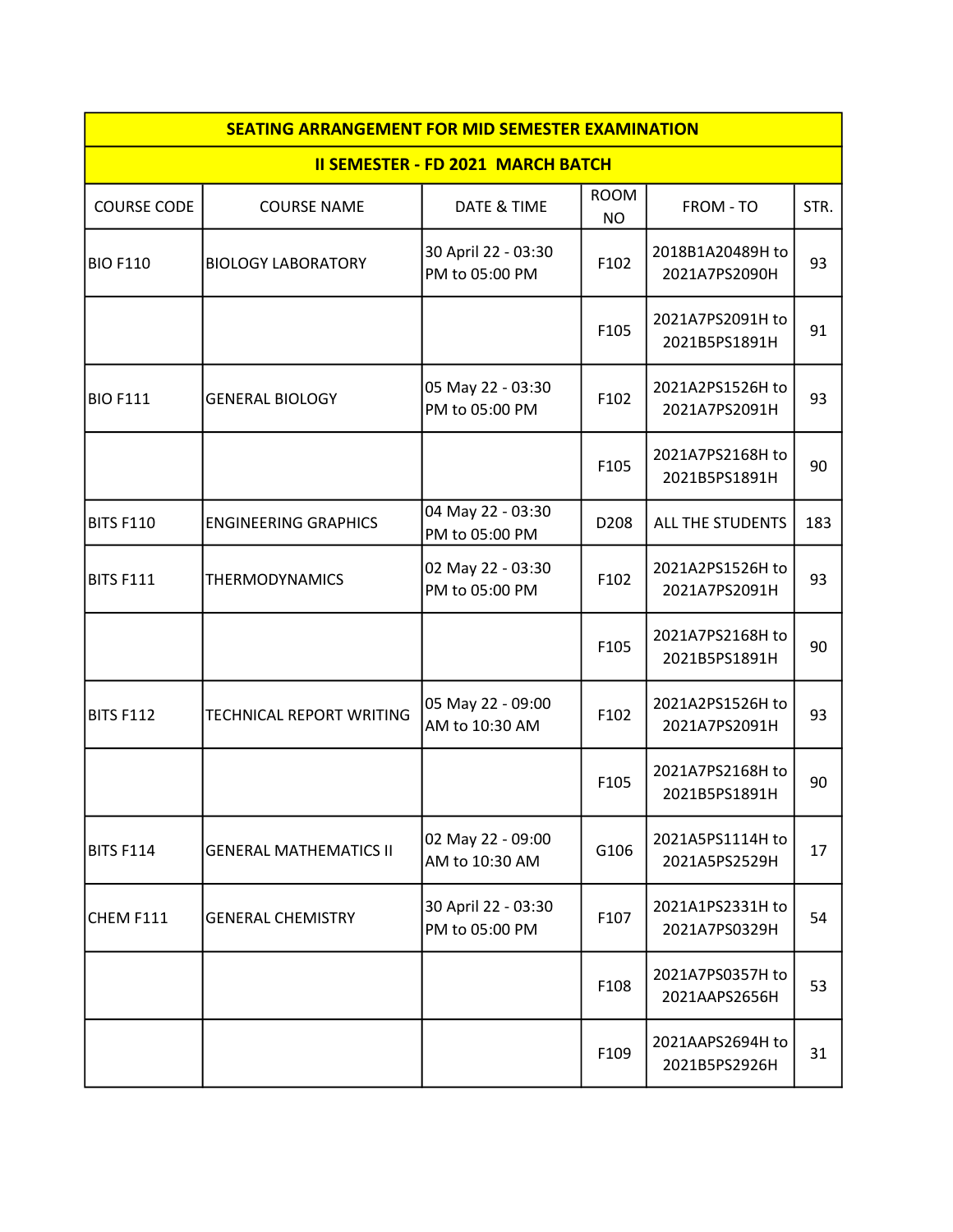| $CS$ F111       | COMPUTER PROGRAMMING       | 04 May 22 - 09:00<br>AM to 10:30 AM   | F102 | 2021A2PS1526H to<br>2021A7PS2091H | 93 |
|-----------------|----------------------------|---------------------------------------|------|-----------------------------------|----|
|                 |                            |                                       | F105 | 2021A7PS2168H to<br>2021B5PS1891H | 90 |
| ECON F211       | PRINCIPLES OF ECONOMICS    | 30 April 22 - 09:00<br>AM to 10:30 AM | G106 | 2021A5PS1114H to<br>2021A5PS2025H | 8  |
| <b>EEE F111</b> | <b>ELECTRICAL SCIENCES</b> | 05 May 22 - 09:00<br>AM to 10:30 AM   | F107 | 2021A1PS2331H to<br>2021A8PS1056H | 54 |
|                 |                            |                                       | F108 | 2021A8PS1097H to<br>2021B3PS1457H | 53 |
|                 |                            |                                       | F109 | 2021B3PS1610H to<br>2021B5PS2926H | 14 |
| MATH F112       | <b>MATHEMATICS II</b>      | 02 May 22 - 09:00<br>AM to 10:30 AM   | F102 | 2021A1PS2331H to<br>2021A7PS0190H | 93 |
|                 |                            |                                       | F105 | 2021A7PS0200H to<br>2021A8PS1616H | 93 |
|                 |                            |                                       | F107 | 2021A8PS1657H to<br>2021AAPS2044H | 54 |
|                 |                            |                                       | F108 | 2021AAPS2047H to<br>2021B5PS0745H | 53 |
|                 |                            |                                       | F109 | 2021B5PS1356H to<br>2021B5PS2926H | 11 |
| MATH F113       | PROBABILITY & STATISTICS   | 30 April 22 - 09:00<br>AM to 10:30 AM | F102 | 2021A1PS2331H to<br>2021A7PS0190H | 93 |
|                 |                            |                                       | F105 | 2021A7PS0200H to<br>2021A8PS1616H | 93 |
|                 |                            |                                       | F107 | 2021A8PS1657H to<br>2021AAPS2044H | 54 |